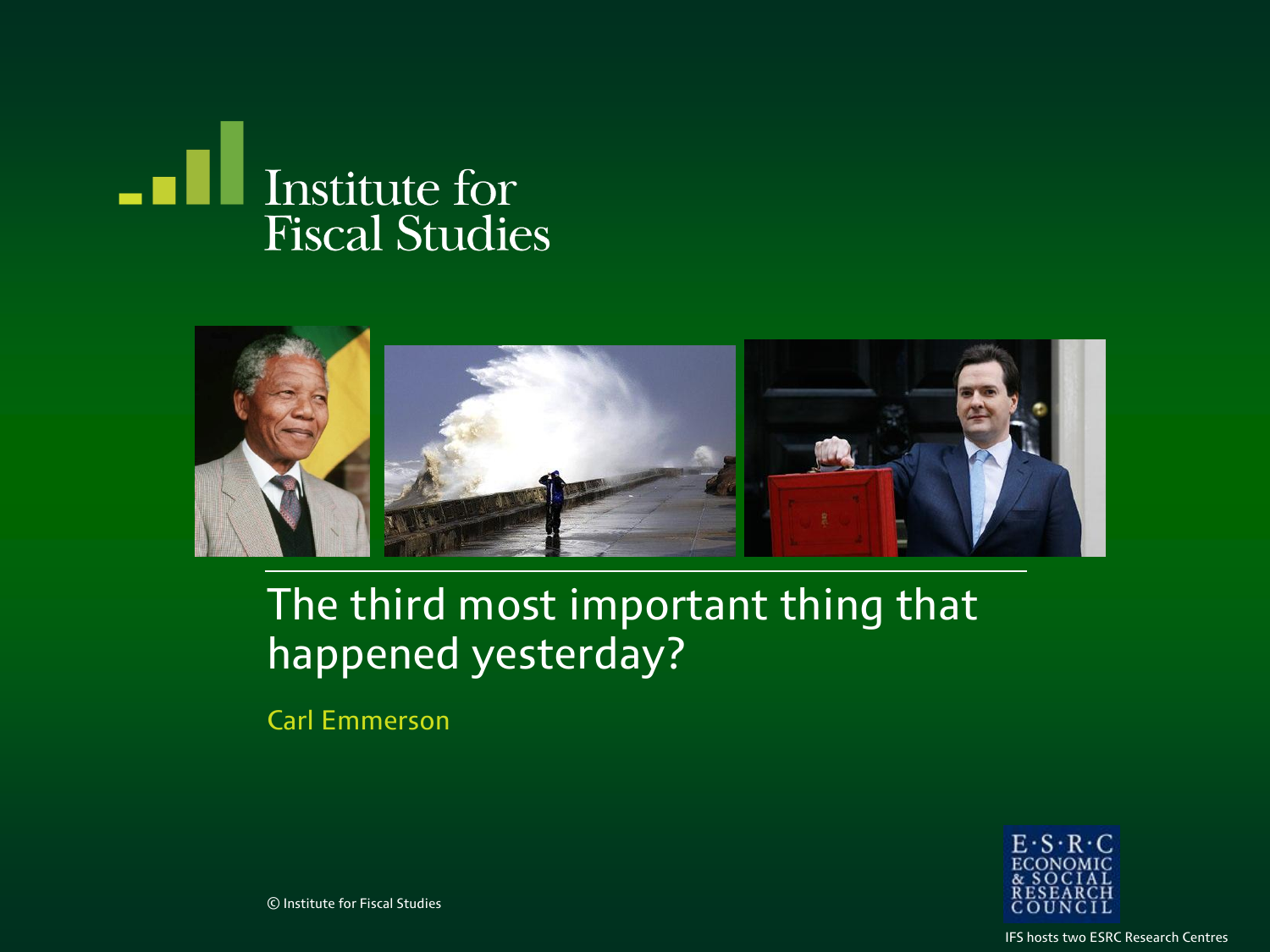### Faster growth in GDP – but only temporary

Comparison of forecasts for real GDP growth and trend GDP



Sources: OBR; Author's calculations.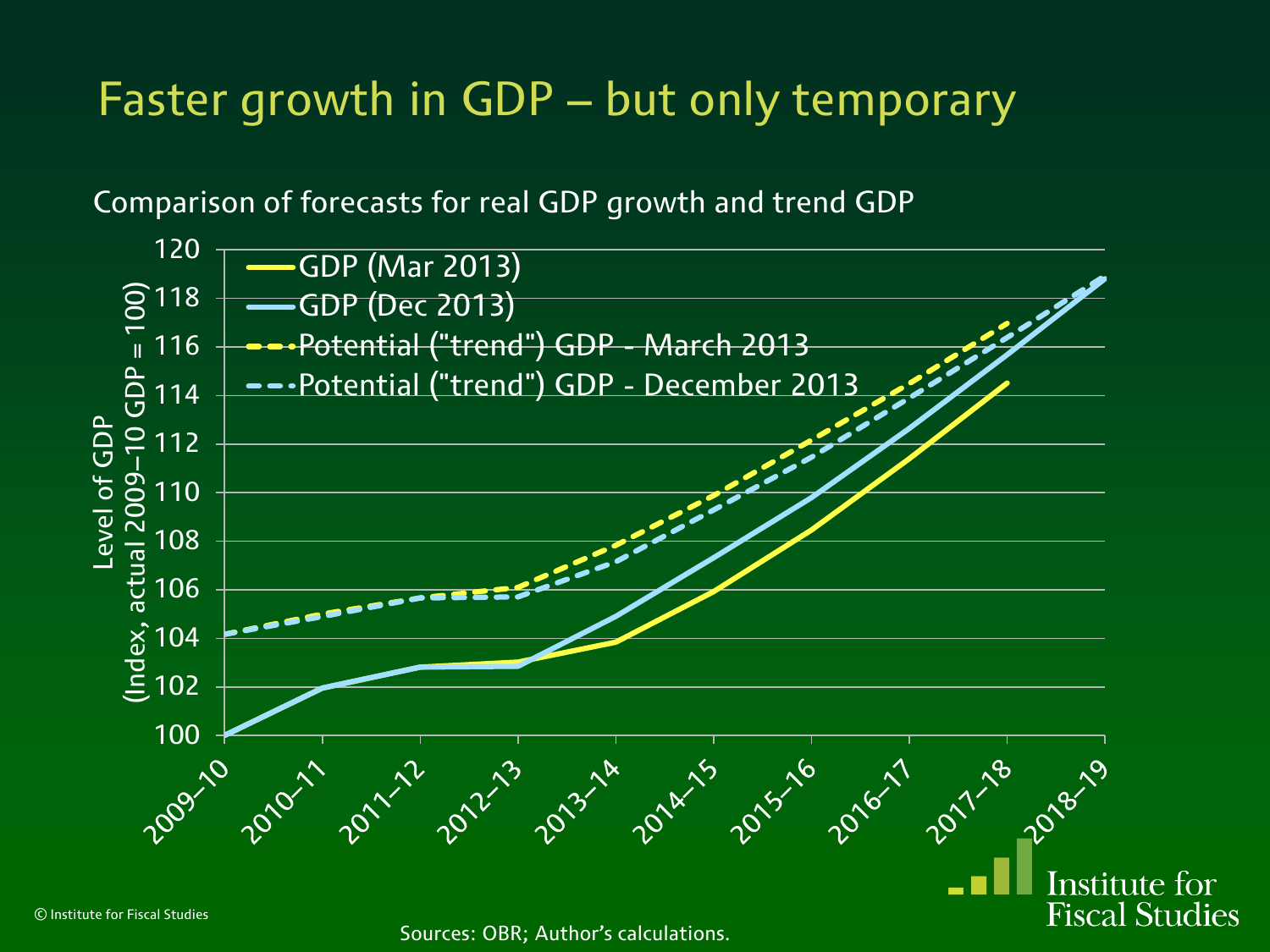Public sector net borrowing, £ billion

|                    | $2012 -$<br>13 | $2013 -$<br>14 | $2014-$<br>15 | $2015 -$<br>16 | $2016 -$<br>17 | $2017 -$<br>18 | $2018 -$<br>19 |
|--------------------|----------------|----------------|---------------|----------------|----------------|----------------|----------------|
| <b>Budget 2013</b> | 120.9          | 119.8          | 108.4         | 95.5           | 67.0           | 42.7           | -              |
|                    |                |                |               |                |                |                |                |
|                    |                |                |               |                |                |                |                |
|                    |                |                |               |                |                |                |                |
|                    |                |                |               |                |                |                |                |
|                    |                |                |               |                |                |                |                |
|                    |                |                |               |                |                |                |                |
|                    |                |                |               |                |                |                |                |
|                    |                |                |               |                |                |                |                |
| AS 2013            | 115.0          | 111.2          | 96.0          | 78.7           | 51.1           | 23.4           | $-2.2$         |
|                    |                |                |               |                |                |                |                |

Institute for **Fiscal Studies** 

Notes: Numbers might not sum due to rounding. Source: HM Treasury; Office for Budget Responsibility; IFS calculations.

© Institute for Fiscal Studies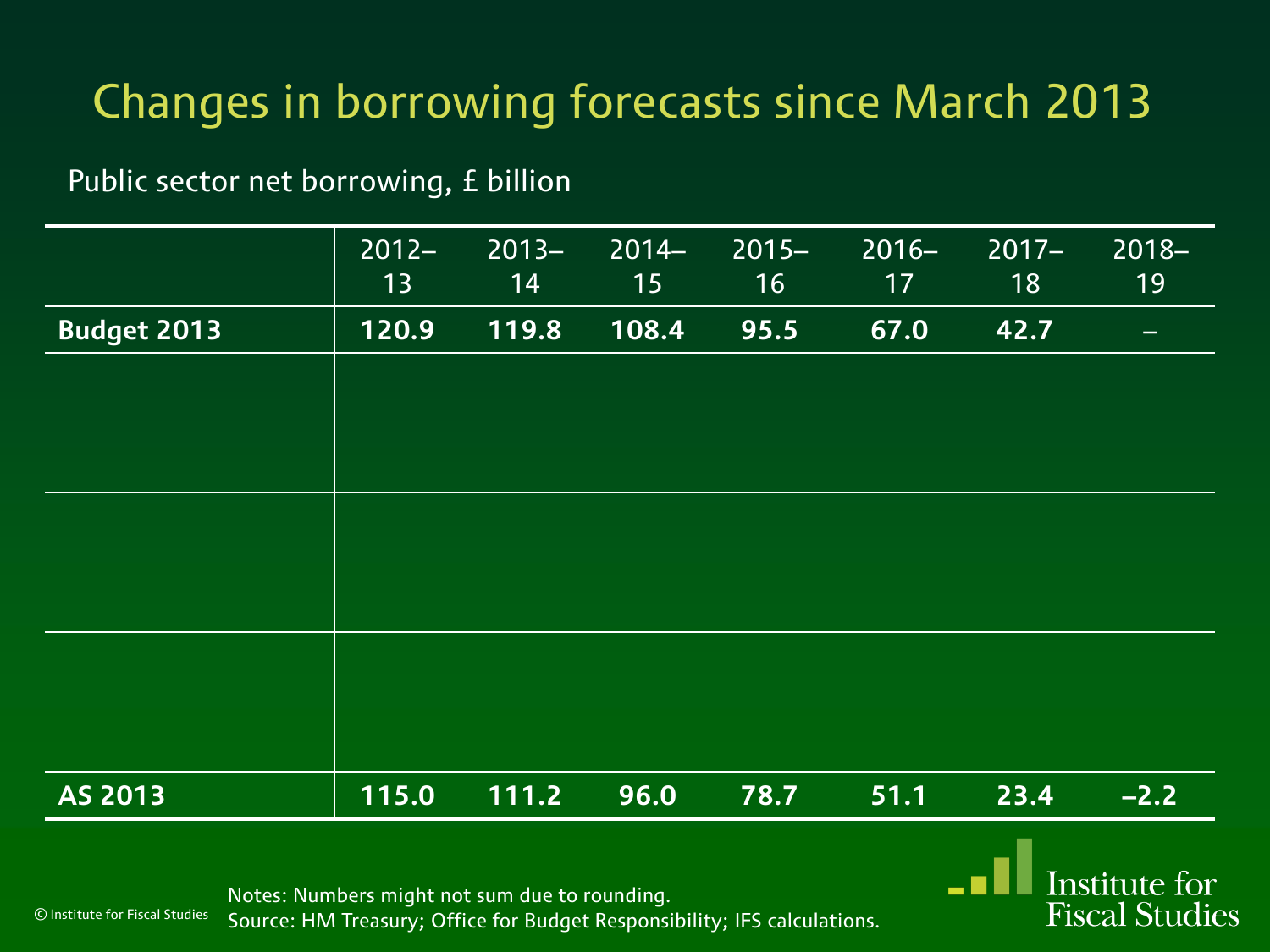Public sector net borrowing, £ billion

|                            | $2012 -$<br>13 | $2013 -$<br>14 | $2014-$<br>15 | $2015 -$<br>16 | $2016 -$<br>17 | $2017 -$<br>18 | $2018 -$<br>19 |
|----------------------------|----------------|----------------|---------------|----------------|----------------|----------------|----------------|
| <b>Budget 2013</b>         | 120.9          | 119.8          | 108.4         | 95.5           | 67.0           | 42.7           |                |
| <b>Forecasting changes</b> |                |                |               |                |                |                |                |
| Tax                        | $-4.3$         | $-3.4$         | $-9.6$        | $-13.2$        | $-14.5$        | $-14.6$        |                |
| Spend                      | $-1.6$         | $-3.2$         | $-2.9$        | $-3.7$         | $-1.8$         | $-5.3$         |                |
|                            |                |                |               |                |                |                |                |
|                            |                |                |               |                |                |                |                |
|                            |                |                |               |                |                |                |                |
|                            |                |                |               |                |                |                |                |
|                            |                |                |               |                |                |                |                |
|                            |                |                |               |                |                |                |                |
| <b>AS 2013</b>             | 115.0          | 111.2          | 96.0          | 78.7           | 51.1           | 23.4           | $-2.2$         |

**Institute for Fiscal Studies** 

Notes: Numbers might not sum due to rounding.

© Institute for Fiscal Studies

Source: HM Treasury; Office for Budget Responsibility; IFS calculations.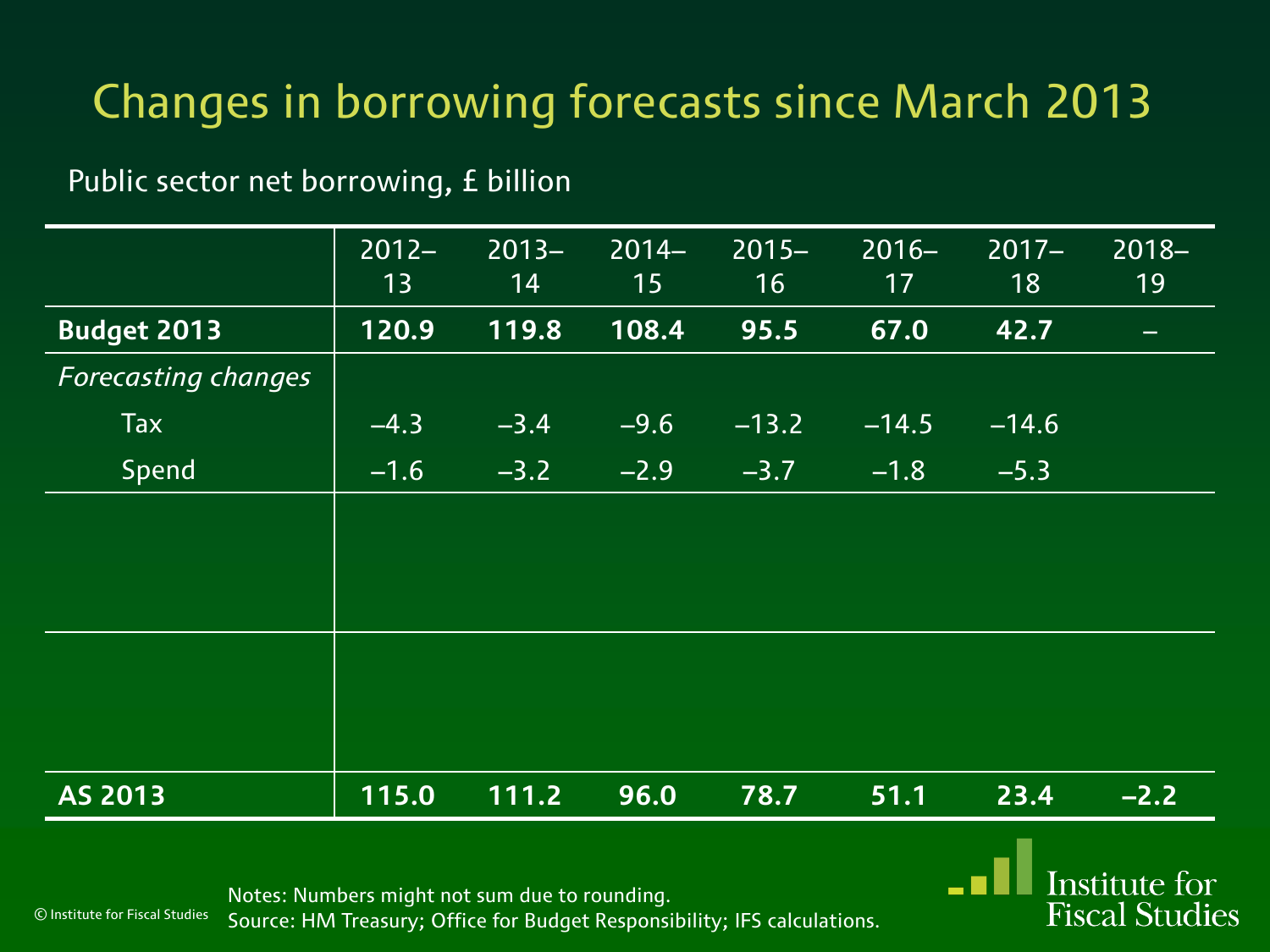Public sector net borrowing, £ billion

|                            | $2012 -$ | $2013 -$ | $2014 -$ | $2015 -$          | $2016 -$ | $2017 -$ | $2018 -$                 |
|----------------------------|----------|----------|----------|-------------------|----------|----------|--------------------------|
|                            | 13       | 14       | 15       | 16                | 17       | 18       | 19                       |
| <b>Budget 2013</b>         | 120.9    | 119.8    | 108.4    | 95.5              | 67.0     | 42.7     | $\overline{\phantom{0}}$ |
| <b>Forecasting changes</b> |          |          |          |                   |          |          |                          |
| Tax                        | $-4.3$   | $-3.4$   | $-9.6$   | $-13.2$           | $-14.5$  | $-14.6$  |                          |
| Spend                      | $-1.6$   | $-3.2$   | $-2.9$   | $-3.7$            | $-1.8$   | $-5.3$   |                          |
| <b>Neutral switch</b>      |          |          |          |                   |          |          |                          |
| Tax                        |          | $-3.0$   | $-3.0$   | $\overline{-2.5}$ | $-3.1$   | $-4.7$   |                          |
| Spend                      |          | 3.0      | 3.0      | 2.5               | 3.1      | 4.7      |                          |
|                            |          |          |          |                   |          |          |                          |
|                            |          |          |          |                   |          |          |                          |
|                            |          |          |          |                   |          |          |                          |
| <b>AS 2013</b>             | 115.0    | 111.2    | 96.0     | 78.7              | 51.1     | 23.4     | $-2.2$                   |

**Institute for Fiscal Studies** 

Notes: Numbers might not sum due to rounding.

© Institute for Fiscal Studies

Source: HM Treasury; Office for Budget Responsibility; IFS calculations.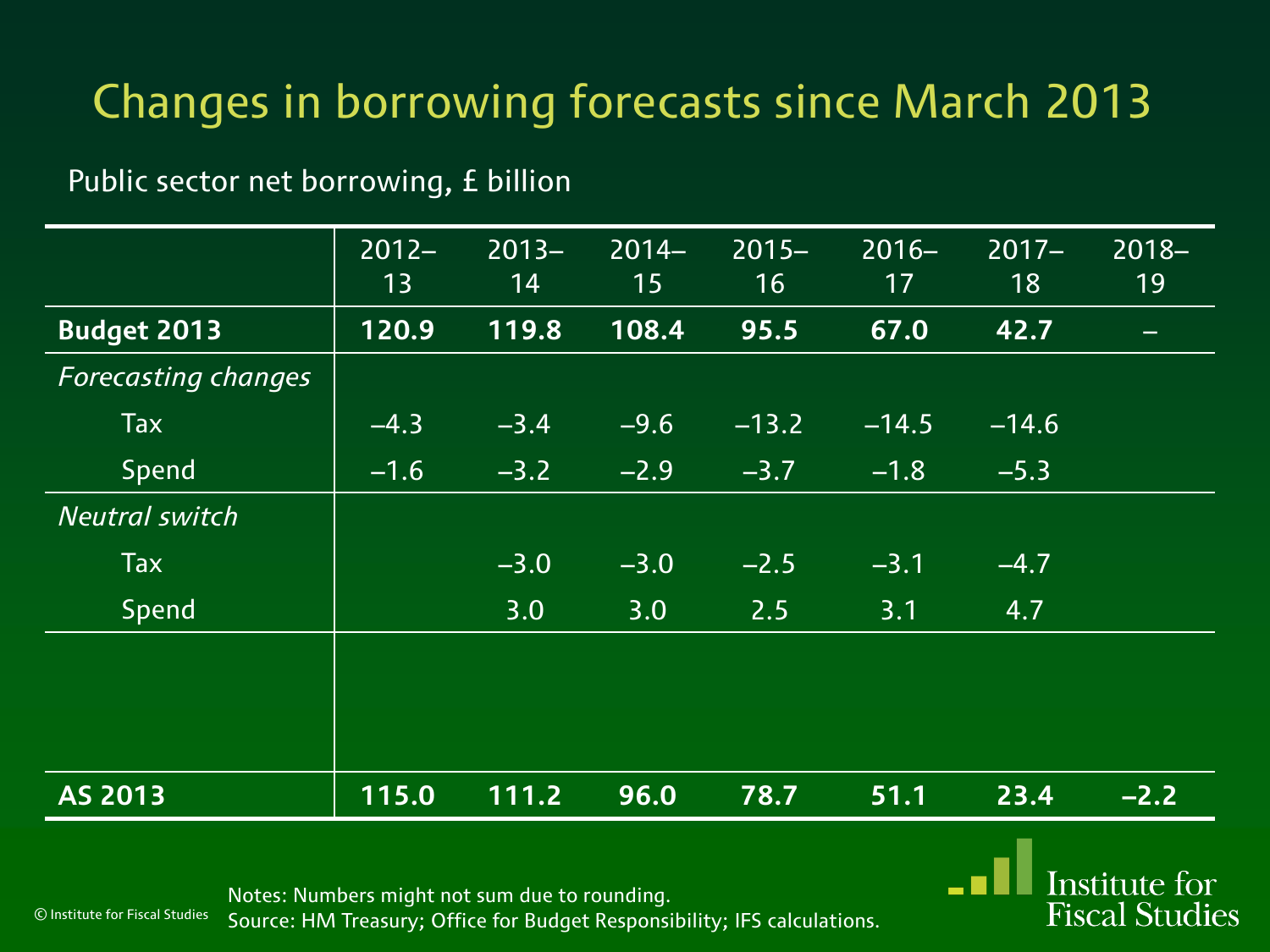Public sector net borrowing, £ billion

|                            | $2012 -$ | $2013 -$ | $2014-$ | $2015 -$ | $2016 -$ | $2017 -$ | $2018 -$ |
|----------------------------|----------|----------|---------|----------|----------|----------|----------|
|                            | 13       | 14       | 15      | 16       | 17       | 18       | 19       |
| <b>Budget 2013</b>         | 120.9    | 119.8    | 108.4   | 95.5     | 67.0     | 42.7     |          |
| <b>Forecasting changes</b> |          |          |         |          |          |          |          |
| <b>Tax</b>                 | $-4.3$   | $-3.4$   | $-9.6$  | $-13.2$  | $-14.5$  | $-14.6$  |          |
| Spend                      | $-1.6$   | $-3.2$   | $-2.9$  | $-3.7$   | $-1.8$   | $-5.3$   |          |
| <b>Neutral switch</b>      |          |          |         |          |          |          |          |
| <b>Tax</b>                 |          | $-3.0$   | $-3.0$  | $-2.5$   | $-3.1$   | $-4.7$   |          |
| Spend                      |          | 3.0      | 3.0     | 2.5      | 3.1      | 4.7      |          |
| <b>Measures</b>            |          |          |         |          |          |          |          |
| <b>Tax</b>                 |          | $-0.0$   | $+0.1$  | $-0.5$   | $+0.4$   | $+0.6$   |          |
| Spend                      |          | $-2.0$   | $+0.0$  | $+0.6$   | 0.0      | 0.0      |          |
| AS 2013                    | 115.0    | 111.2    | 96.0    | 78.7     | 51.1     | 23.4     | $-2.2$   |

© Institute for Fiscal Studies

Notes: Numbers might not sum due to rounding. Source: HM Treasury; Office for Budget Responsibility; IFS calculations.

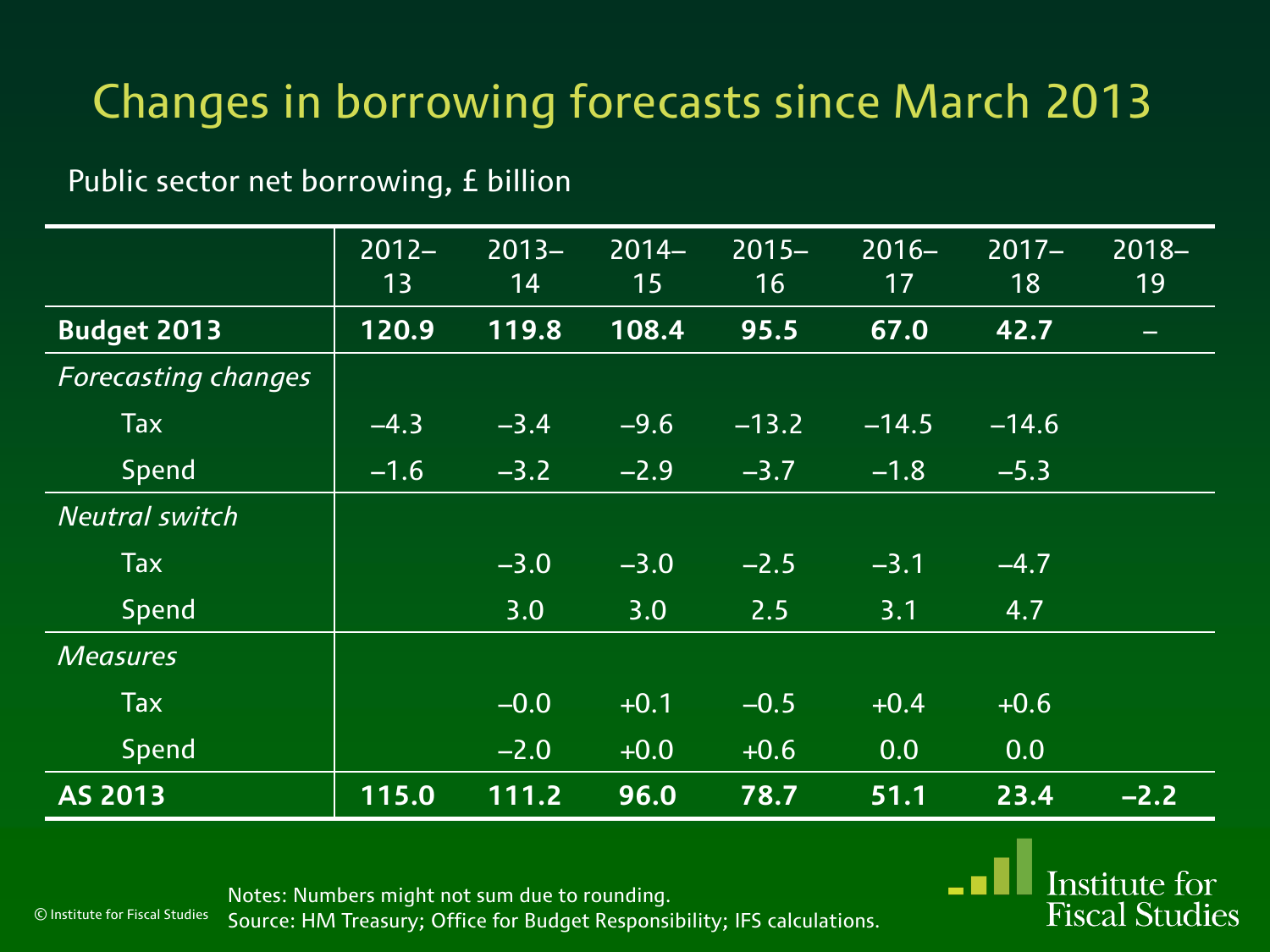Public sector net borrowing, £ billion

|                            | $2012 -$ | $2013 -$ | $2014 -$ | $2015 -$ | $2016 -$ | $2017 -$ | $2018 -$                 |
|----------------------------|----------|----------|----------|----------|----------|----------|--------------------------|
|                            | 13       | 14       | 15       | 16       | 17       | 18       | 19                       |
| <b>Budget 2013</b>         | 120.9    | 119.8    | 108.4    | 95.5     | 67.0     | 42.7     | $\overline{\phantom{0}}$ |
| <b>Forecasting changes</b> |          |          |          |          |          |          |                          |
| <b>Tax</b>                 | $-4.3$   | $-3.4$   | $-9.6$   | $-13.2$  | $-14.5$  | $-14.6$  |                          |
| Spend                      | $-1.6$   | $-3.2$   | $-2.9$   | $-3.7$   | $-1.8$   | $-5.3$   |                          |
| <b>Neutral switch</b>      |          |          |          |          |          |          |                          |
| Tax                        |          | $-3.0$   | $-3.0$   | $-2.5$   | $-3.1$   | $-4.7$   |                          |
| Spend                      |          | 3.0      | 3.0      | 2.5      | 3.1      | 4.7      |                          |
| <b>Measures</b>            |          |          |          |          |          |          |                          |
| <b>Tax</b>                 |          | $-0.0$   | $+0.1$   | $-0.5$   | $+0.4$   | $+0.6$   | $+0.9$                   |
| Spend                      |          | $-2.0$   | $+0.0$   | $+0.6$   | 0.0      | 0.0      | $-20.7$                  |
| AS 2013                    | 115.0    | 111.2    | 96.0     | 78.7     | 51.1     | 23.4     | $-2.2$                   |

Notes: Numbers might not sum due to rounding. Source: HM Treasury; Office for Budget Responsibility; IFS calculations. **Institute for Fiscal Studies** 

© Institute for Fiscal Studies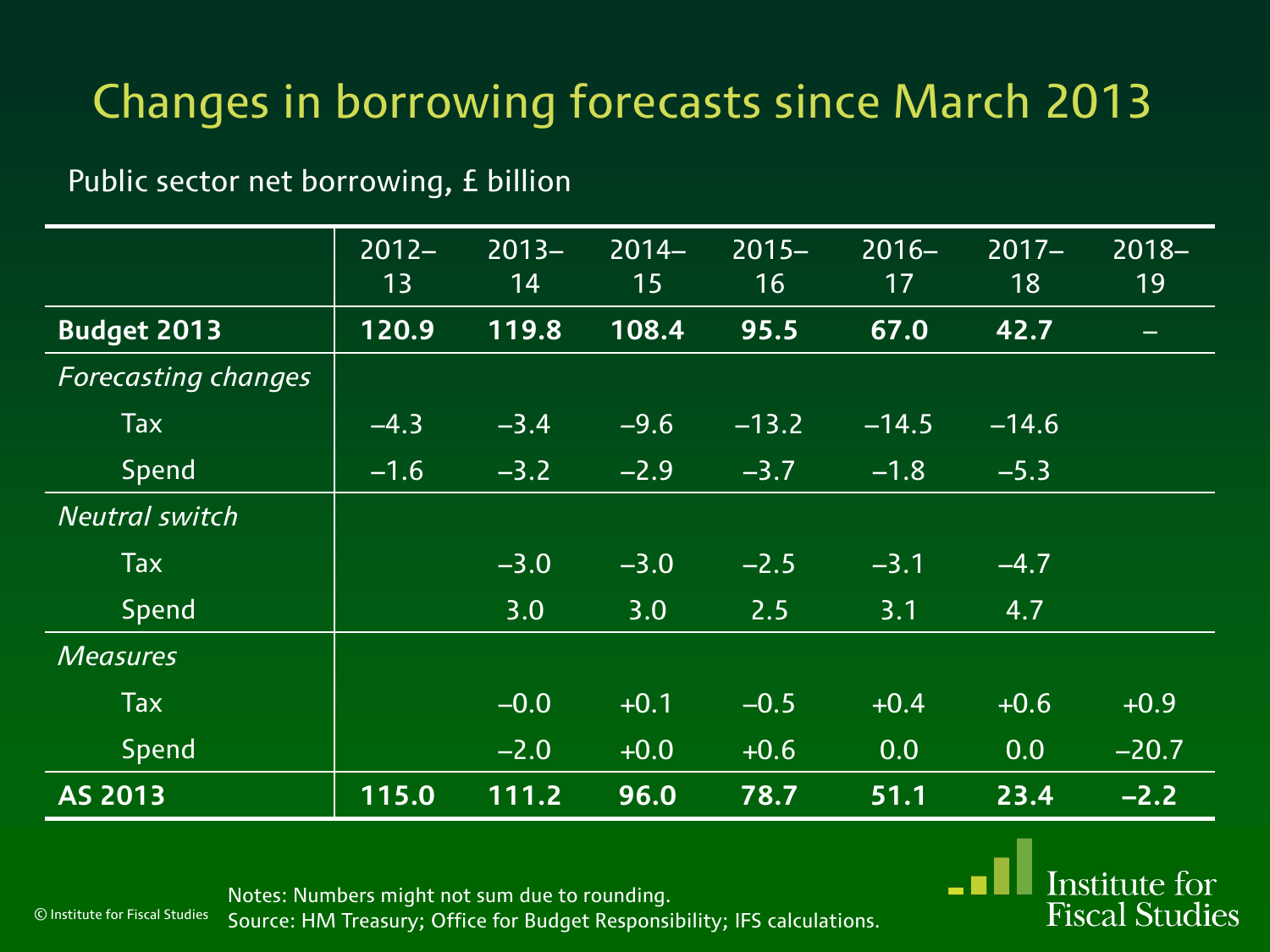### The cure (December 2013): 10.1% national income consolidation over 9 years (£166bn)

**Dec 2013:** 8.6% national income (£141bn) hole in public finances

Institute for **Fiscal Studies** 



© Institute for Fiscal Studies

Sources: HM Treasury; OBR; Author's calculations.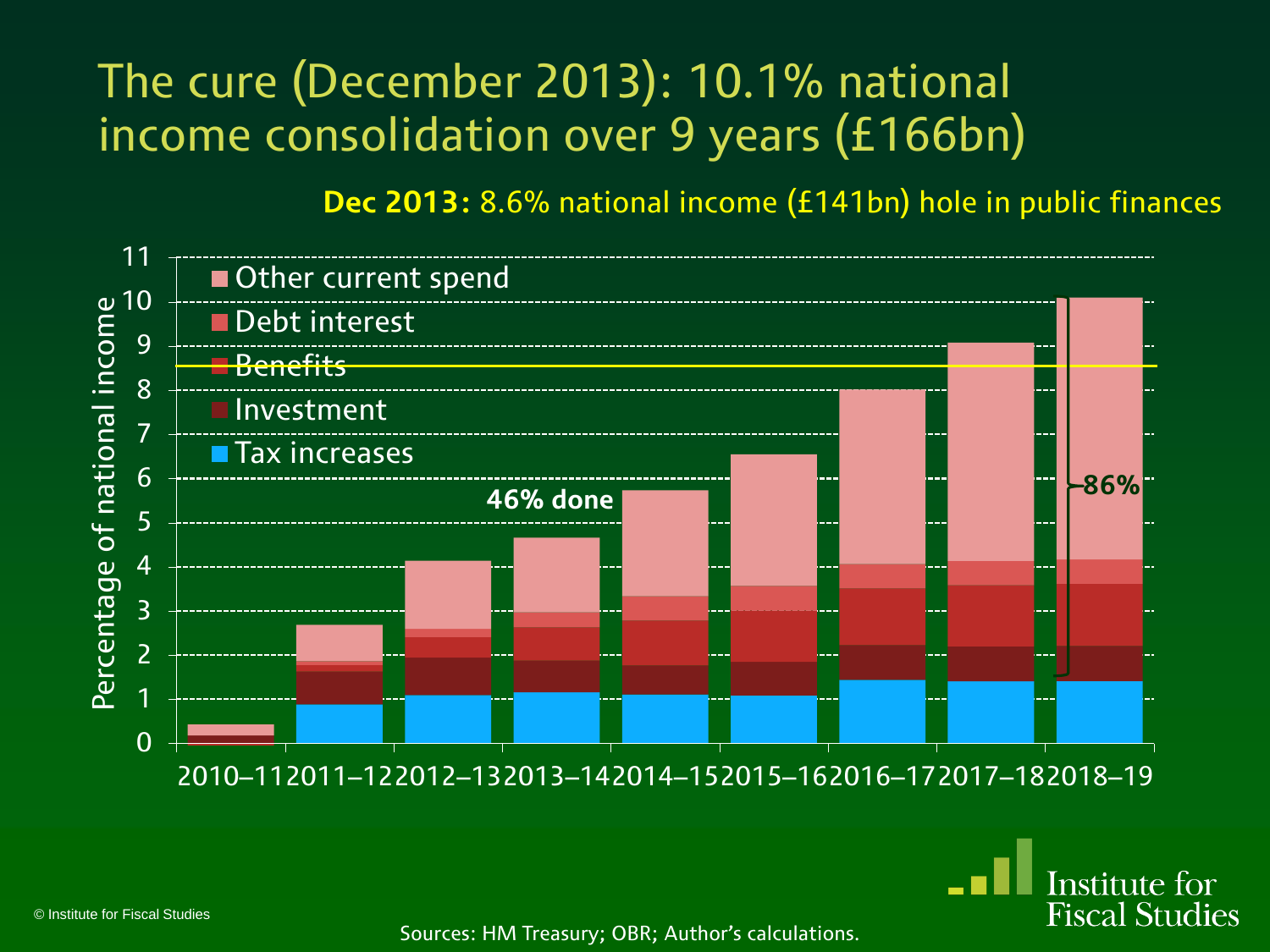#### Spending and revenues over time



© Institute for Fiscal Studies Note: Figures exclude Royal Mail Pension Plan and Asset Purchase Facility transfers. Source: ONS; OBR; Author's calculations.

Institute for **Fiscal Studies**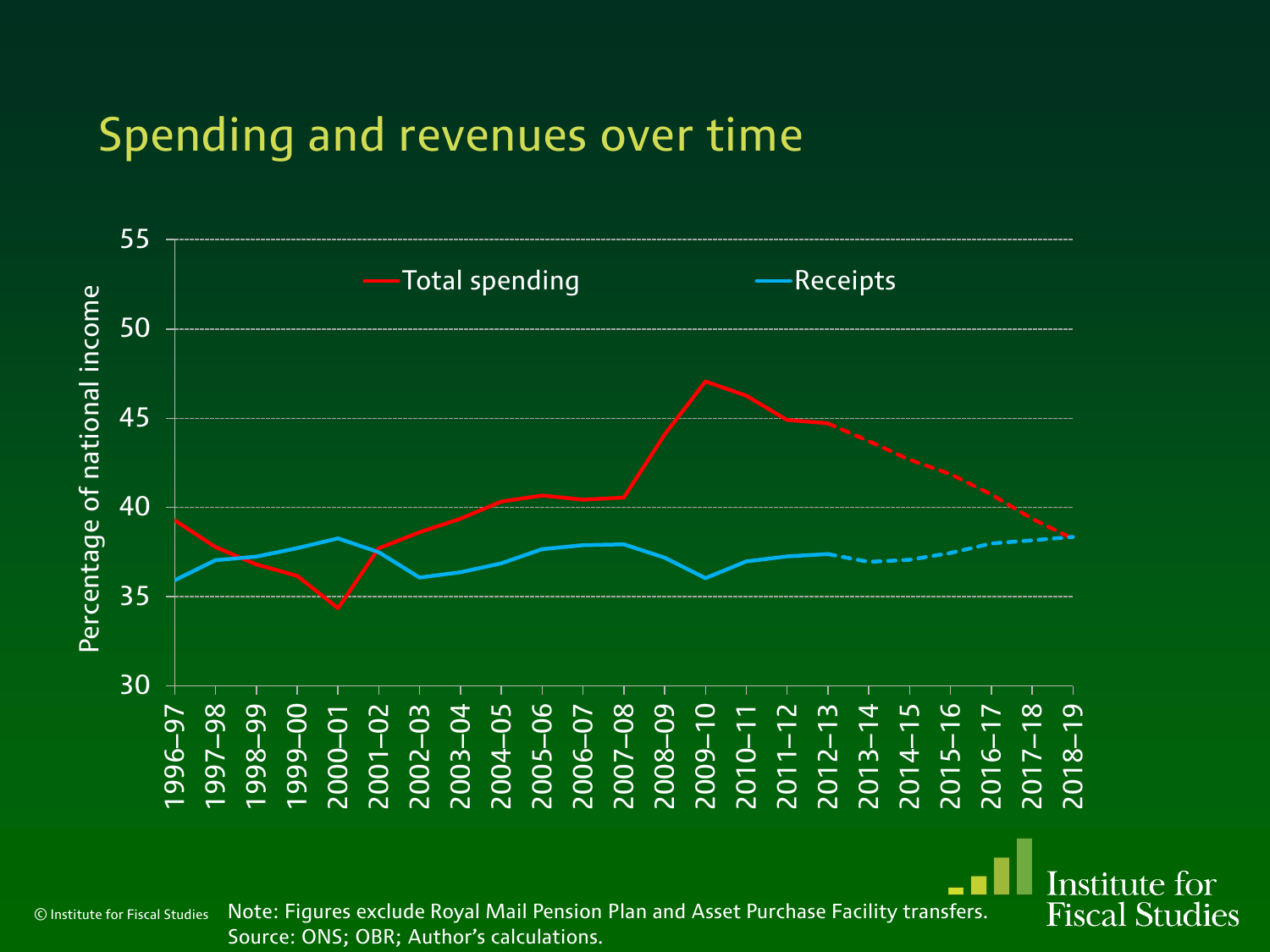#### A freeze on total spending, but annually managed spending forecast to rise



© Institute for Fiscal Studies

Note: DEL and AME figures from 2013–14 are adjusted for changes for local government funding for Business Rates Retention.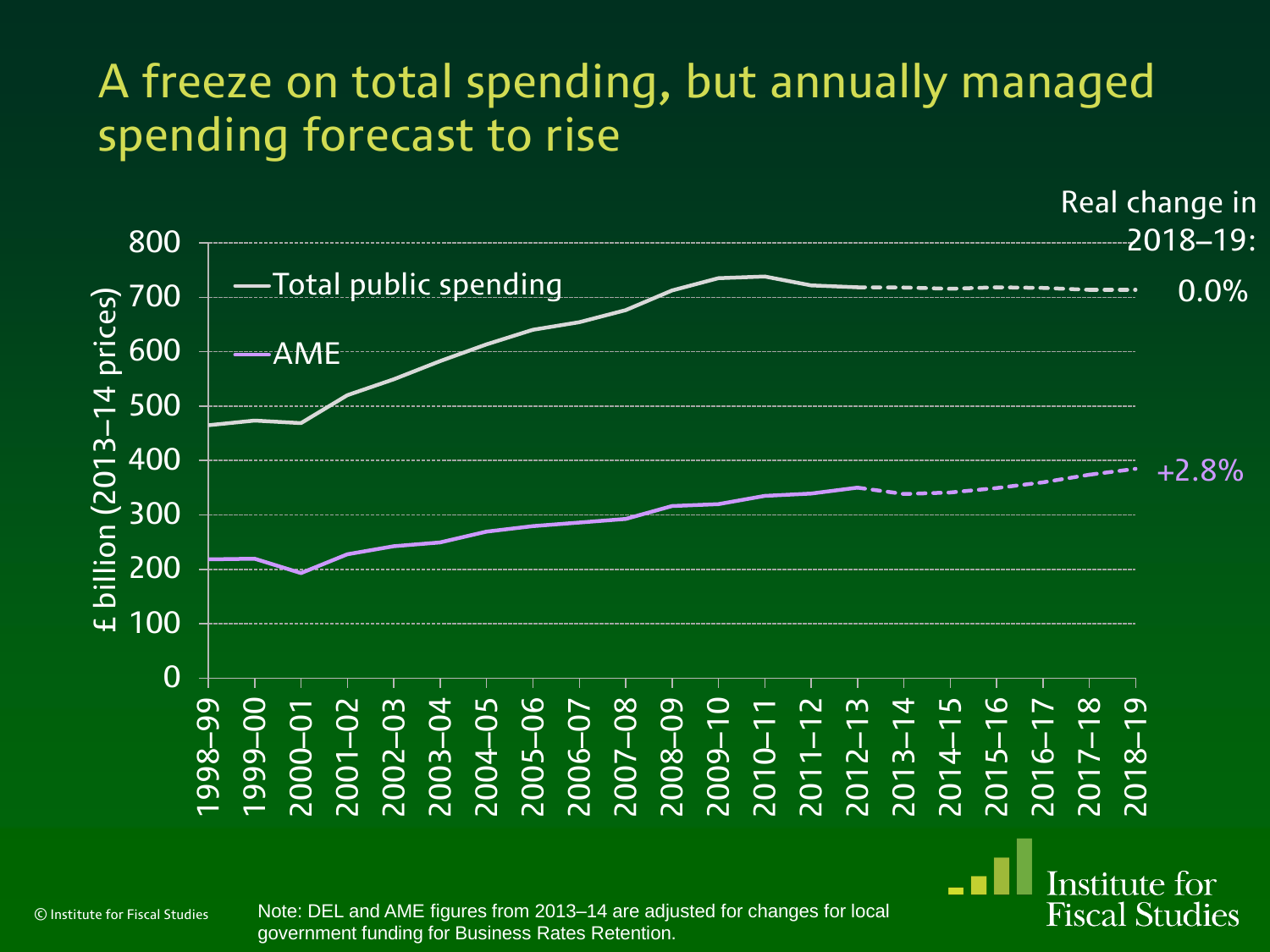

© Institute for Fiscal Studies

Note: DEL and AME figures from 2013–14 are adjusted for changes for local government funding for Business Rates Retention.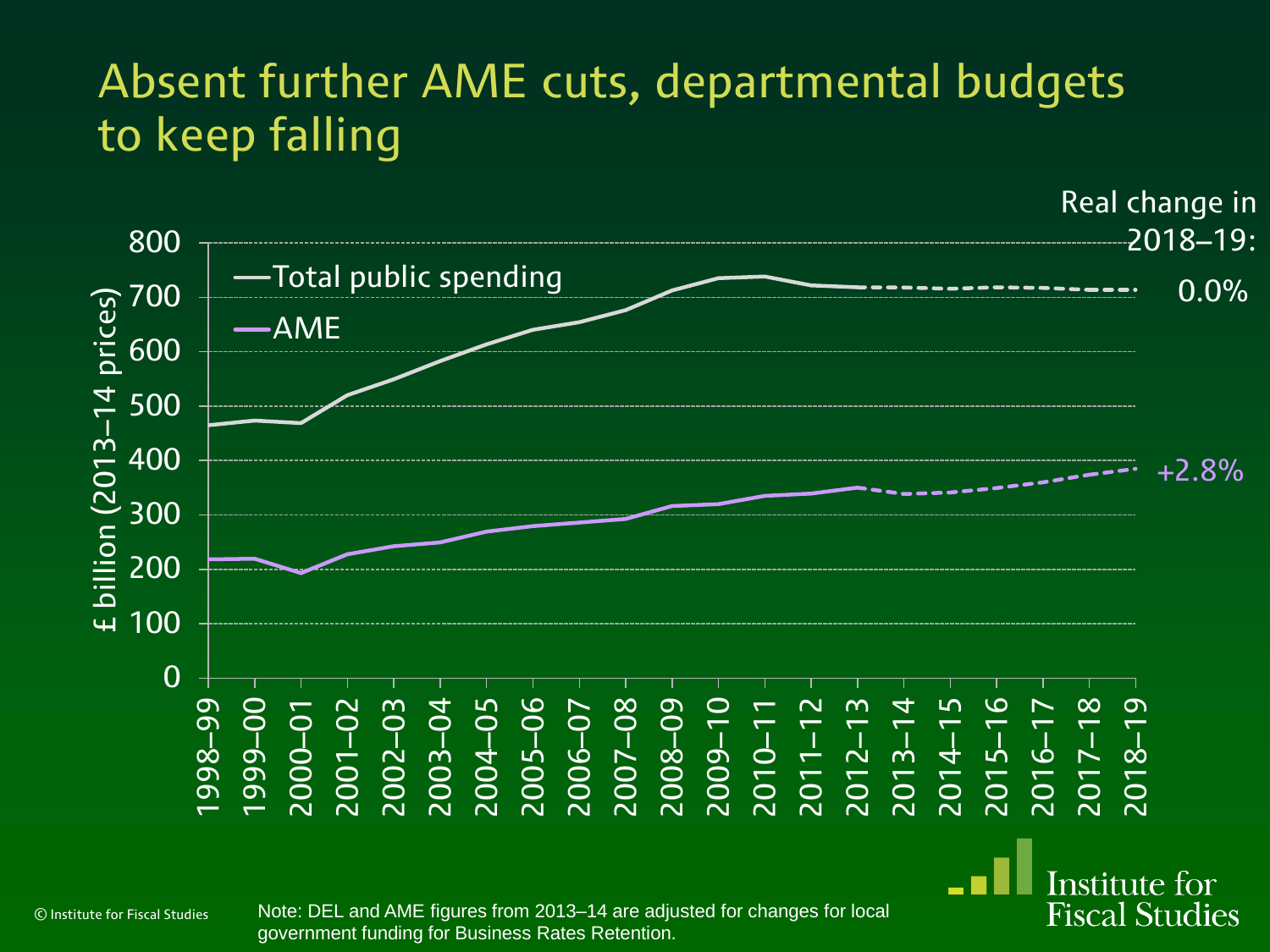

Note: DEL and AME figures from 2013–14 are adjusted for changes for local government funding for Business Rates Retention.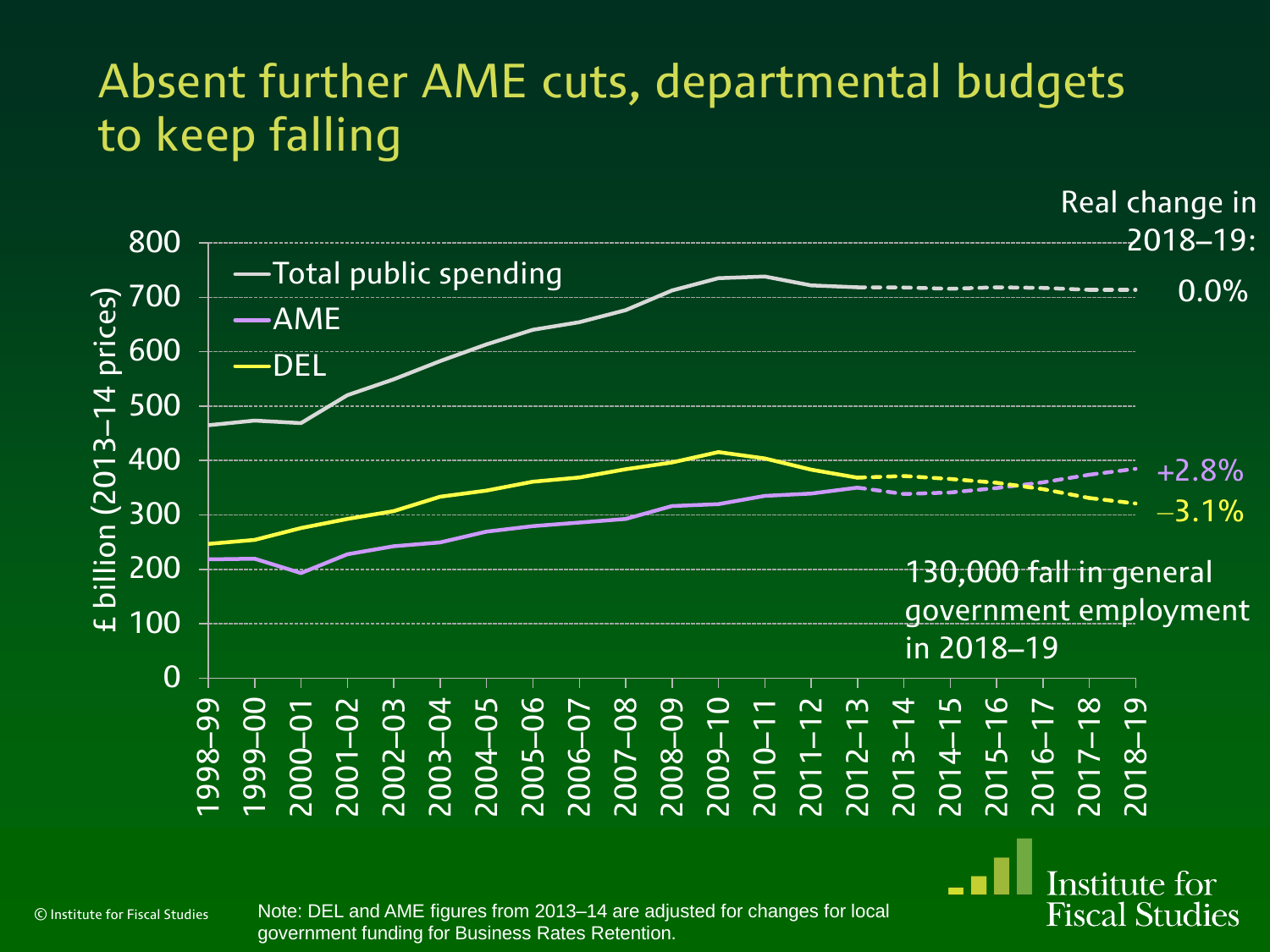

© Institute for Fiscal Studies

Note: DEL and AME figures from 2013–14 are adjusted for changes for local government funding for Business Rates Retention.

**Fiscal Studies**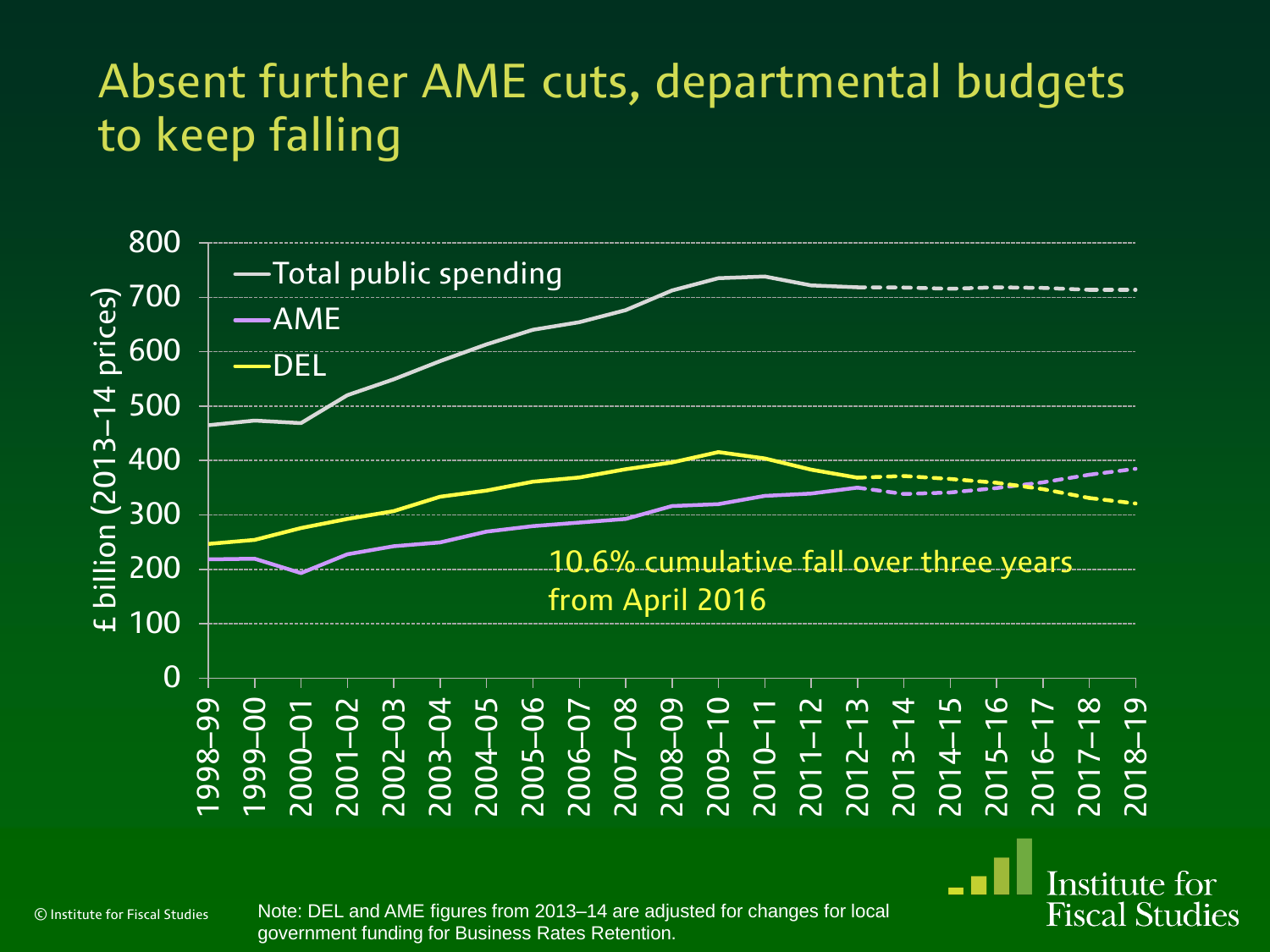

© Institute for Fiscal Studies

Note: DEL and AME figures from 2013–14 are adjusted for changes for local government funding for Business Rates Retention.

**Fiscal Studies**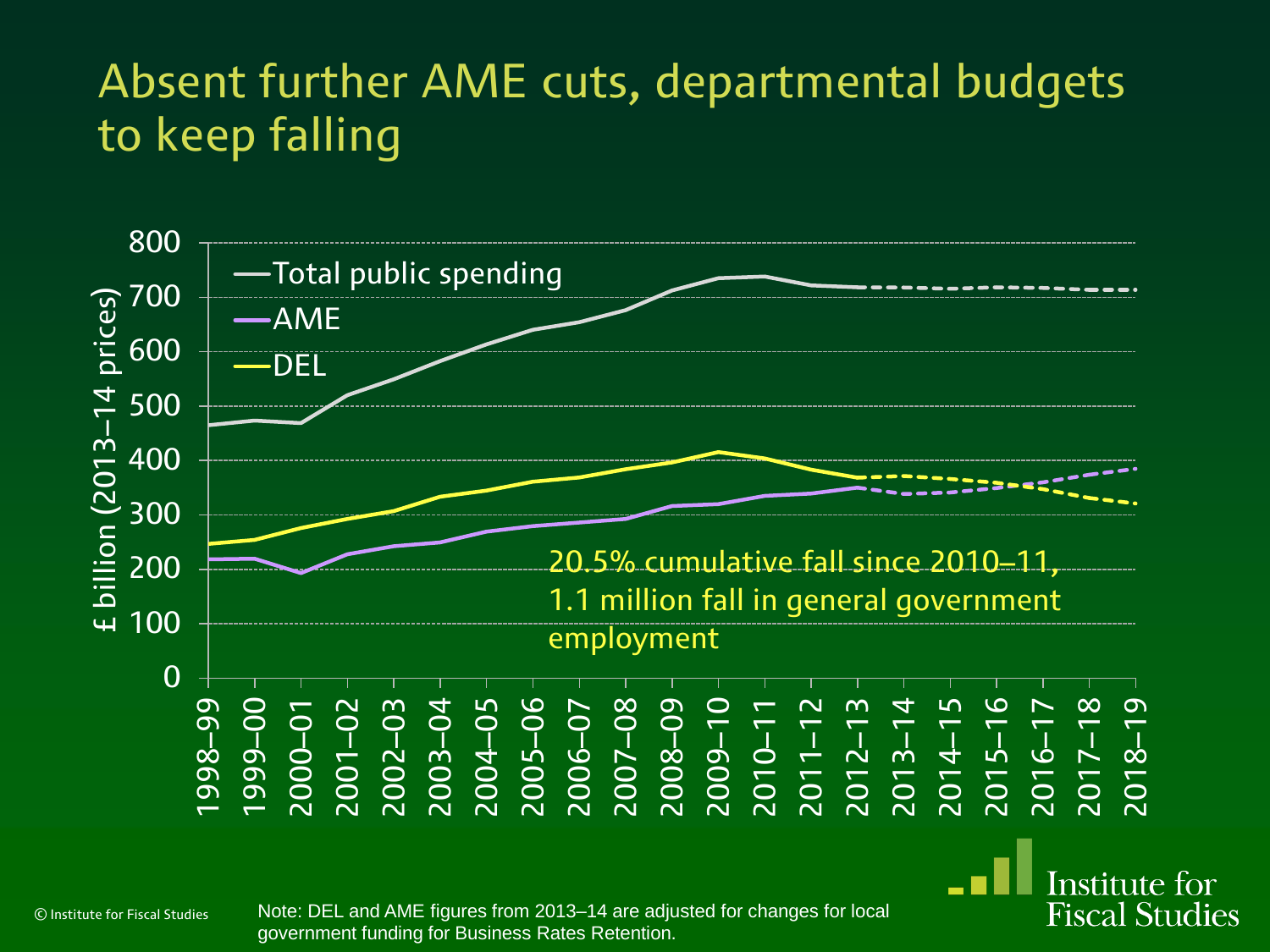#### Other pressures within DEL to bear in mind

Existing policies that cost money in 2016–17 onwards:

- Ending contracting out into DB pensions increases public sector employer NICs (£3.7bn a year)
- Dilnot reforms to social care funding (£1.0bn per year)
- New tax-free childcare scheme (£0.8bn per year)
- Autumn Statement announced new policies for which money is available up to 2015–16 but not beyond:
- Free school meals extension (£0.8bn in 2015–16)
- Scrapping cap on HE student numbers (£0.3bn in 2015–16, increasing to £0.7bn in 2018–19 and further thereafter)
- Energy prices and efficiency (£0.3bn + £0.1bn in 2015–16)

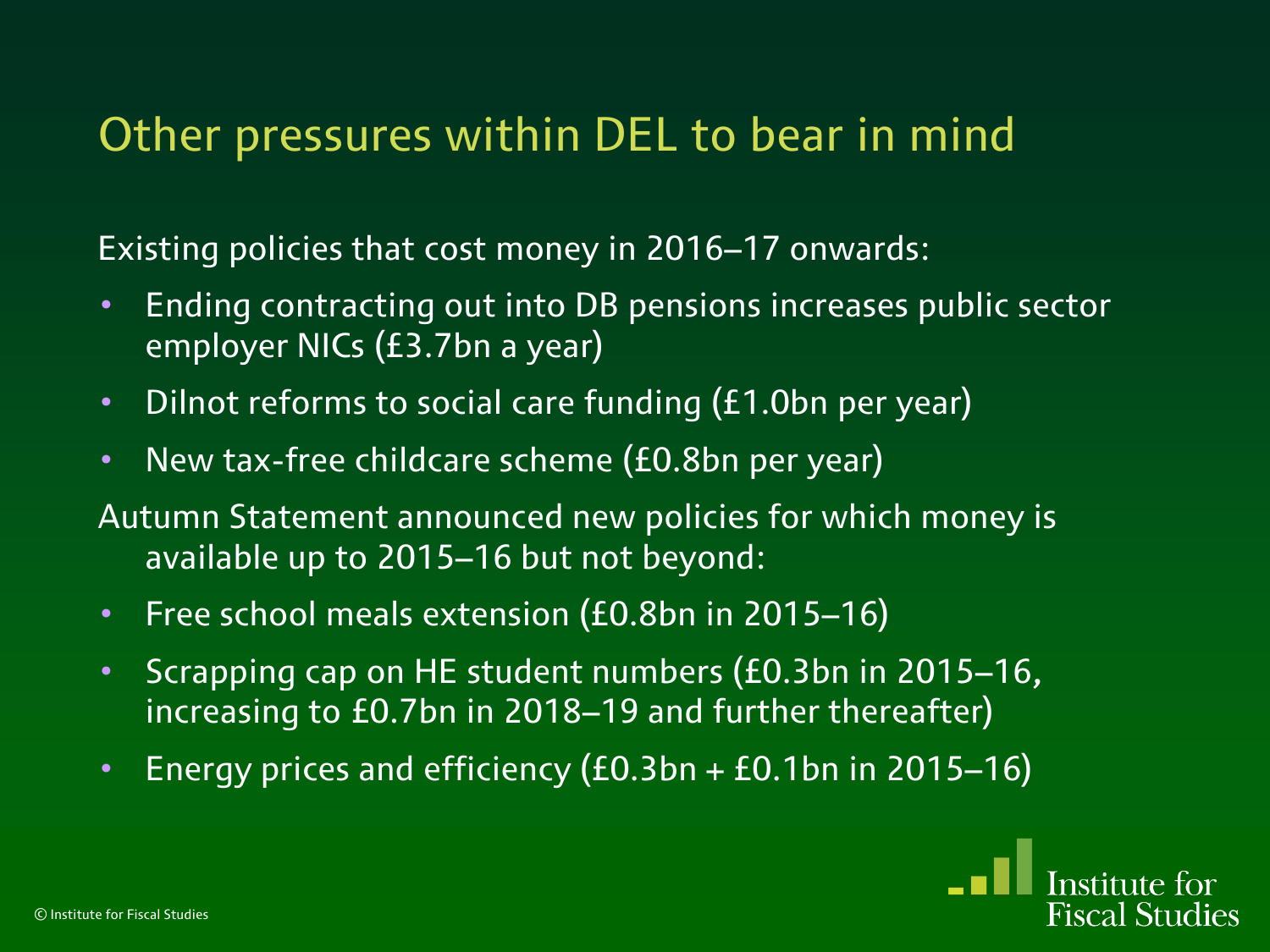### Without further benefit cuts, plans for total spending imply historically low public service spending

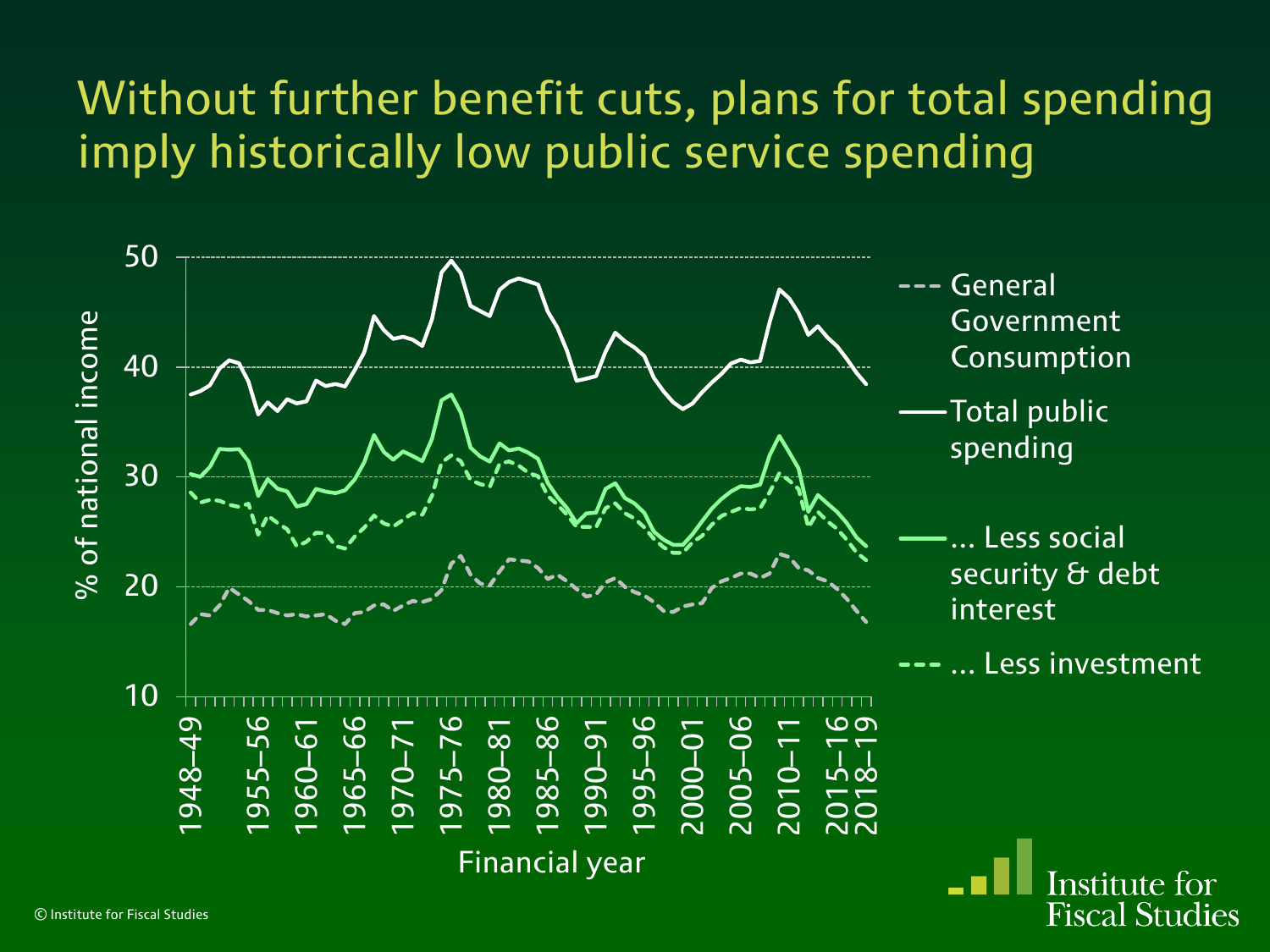#### Departmental spending beyond 2015–16

- DELs being cut by an average of 2.3% a year over the five years from April 2011 to March 2016
- Without further AME cuts the DEL cuts would accelerate to 3.7% a year over the three years from April 2016 to March 2019
- To reduce the DEL cut to 2.3% a year would require a further £12bn cut (in today's terms) to social security spending (or other AME) by 2018–19
- Compares to the estimated £25bn cut by 2018–19 from measures already announced by Mr Osborne
- Would still imply cumulative cut to DELs from April 2011 to March 2019 of 17.1%

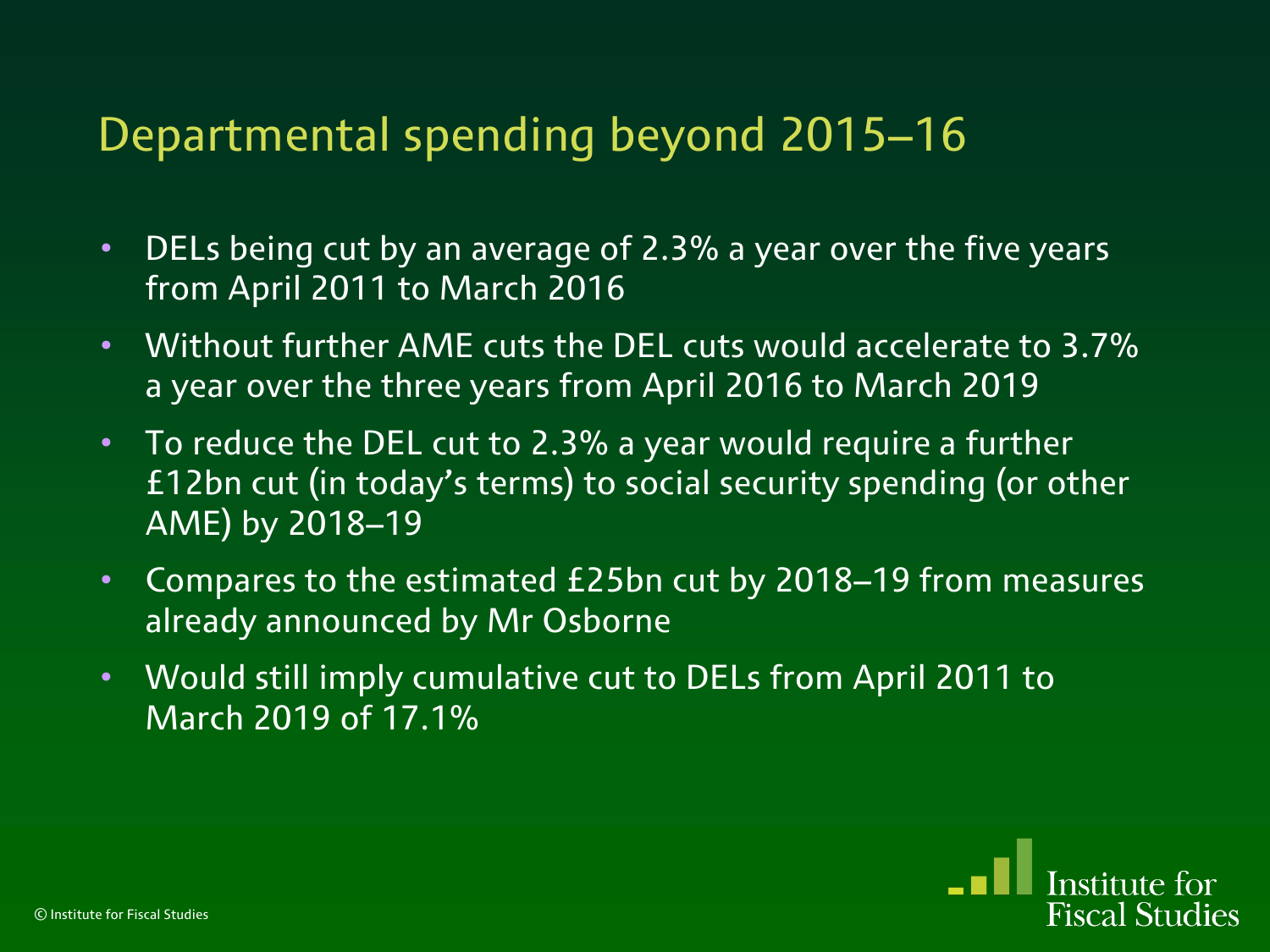### Capping social security spending

- Budget to set cap for future spending on "welfare in scope"
	- social security and tax credit spending less state pension, JSA and JSA passported housing benefit
- OBR to assess compliance with the cap in each Autumn Statement
	- debate and vote in parliament needed to change cap or exceed it
- If welfare spending risen undesirably then forcing an active decision could lead to better policy making
- Could reduce risk in the public finances, but increase income risk faced by benefit recipients
- Better to review all spending frequently regardless of whether higher or lower than forecast, or at least cap individual components
	- proposed new annual OBR report on trends and drivers in welfare in scope spending could help with this

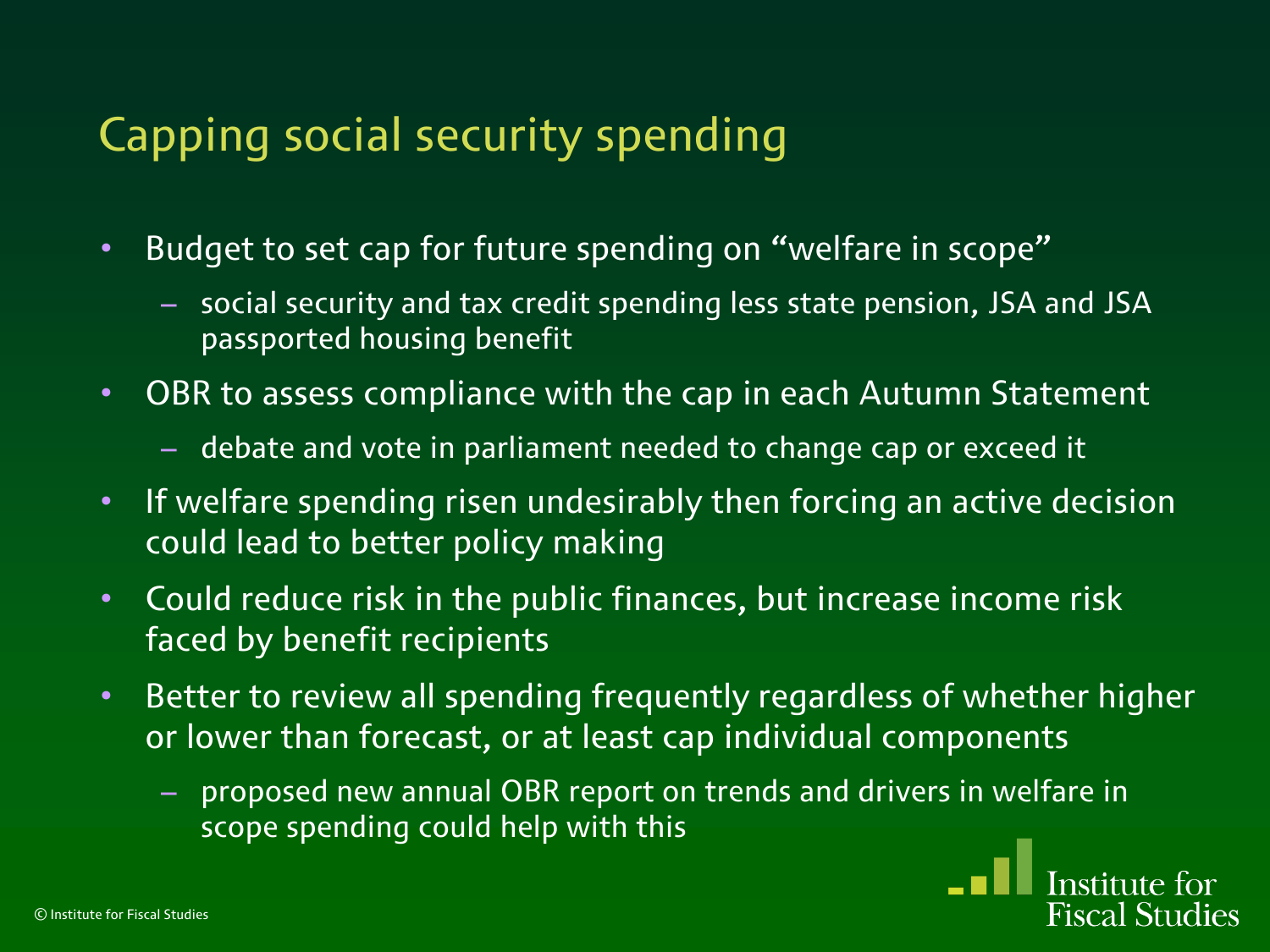### Strengthening the long run public finances?

- Chancellor re-iterated intention to increase the SPA
	- Pensions Bill already going through parliament plans to introduce reviews of the SPA every five years
	- confirmed principle that "people should expect to spend *up to a third* of their adult life in retirement"
- Long-run public finance projections suggest further adjustment is needed and increasing SPA is a coherent response to rising longevity
- Scrapping cap on student numbers will increase long run cost to the public finances of student loans
	- (costly because subsidised interest rate and not all loans repaid)
	- Treasury estimates around £0.7bn a year
	- "The new loans will be financed by selling the old student loan book": economically nonsense as selling an asset for what it is worth does not strengthen the public finances